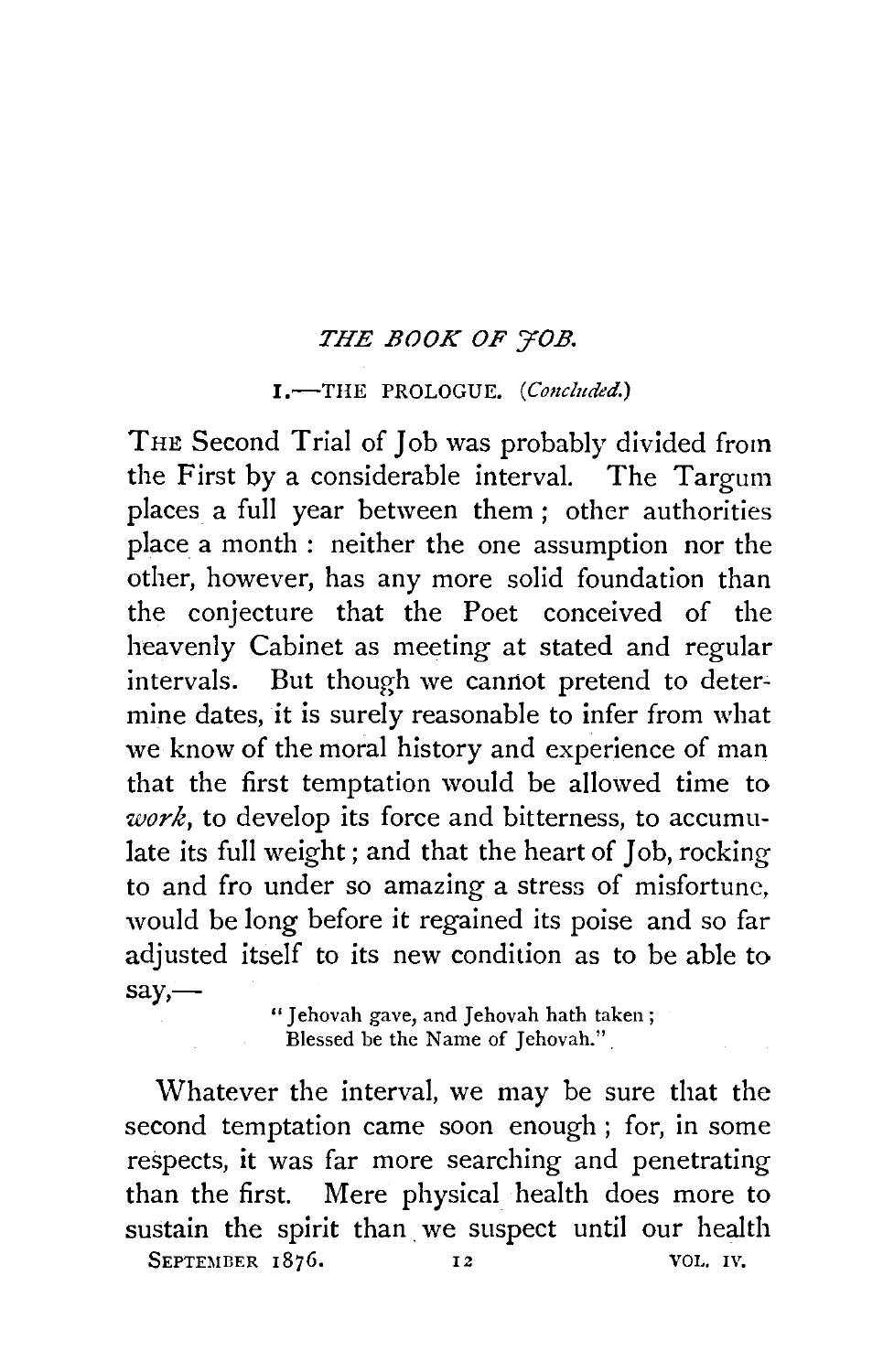is seriously impaired. The calamities which had already befallen Job were only too likely to expose him to the suspicion and scorn of the tribes, as a man smitten by God for his sins; but it was barely possible that they might see unparalleled misfortune in them rather than unparalleled guilt. When, however, the very person of Job was invaded by a rare and monstrous form of disease, which made him loathsome to all who saw him as well as to himself, his monstrous guilt would be assumed as past all doubt. And, in any case, the loss of health was an *additional* trial ; it came on the back of all other losses, all other causes for wonder, and sorrow, and resentment. If, in this second trial, God's eulogy of the afflicted Patriarch is warmer and his pity for him more profound, on the other hand, the malignity of Satan is sharpened against him by a sense of failure, and he strikes, the very moment he gets permission, with his utmost force.

This Trial is recorded in Chapter ii., verses 1-10.

*Verses* 1-3 are, for the most part, a repetition of Chapter i. verses 6-8, and call for little remark. But it should be observed that verse 3 ends with a new phrase, in which Jehovah complains, with a touch of indignant reproach, of the malice of Satan in instigating Him to afflict Job " without cause," and speaks of his faithful servant with even more than his former love and pride. Satan had affirmed that the integrity of Job was bound up with his gains, and that when the gains were taken away he would fling his integrity after them. And, now, Jehovah calls on the Adversary to mark, and to confess, that, although all that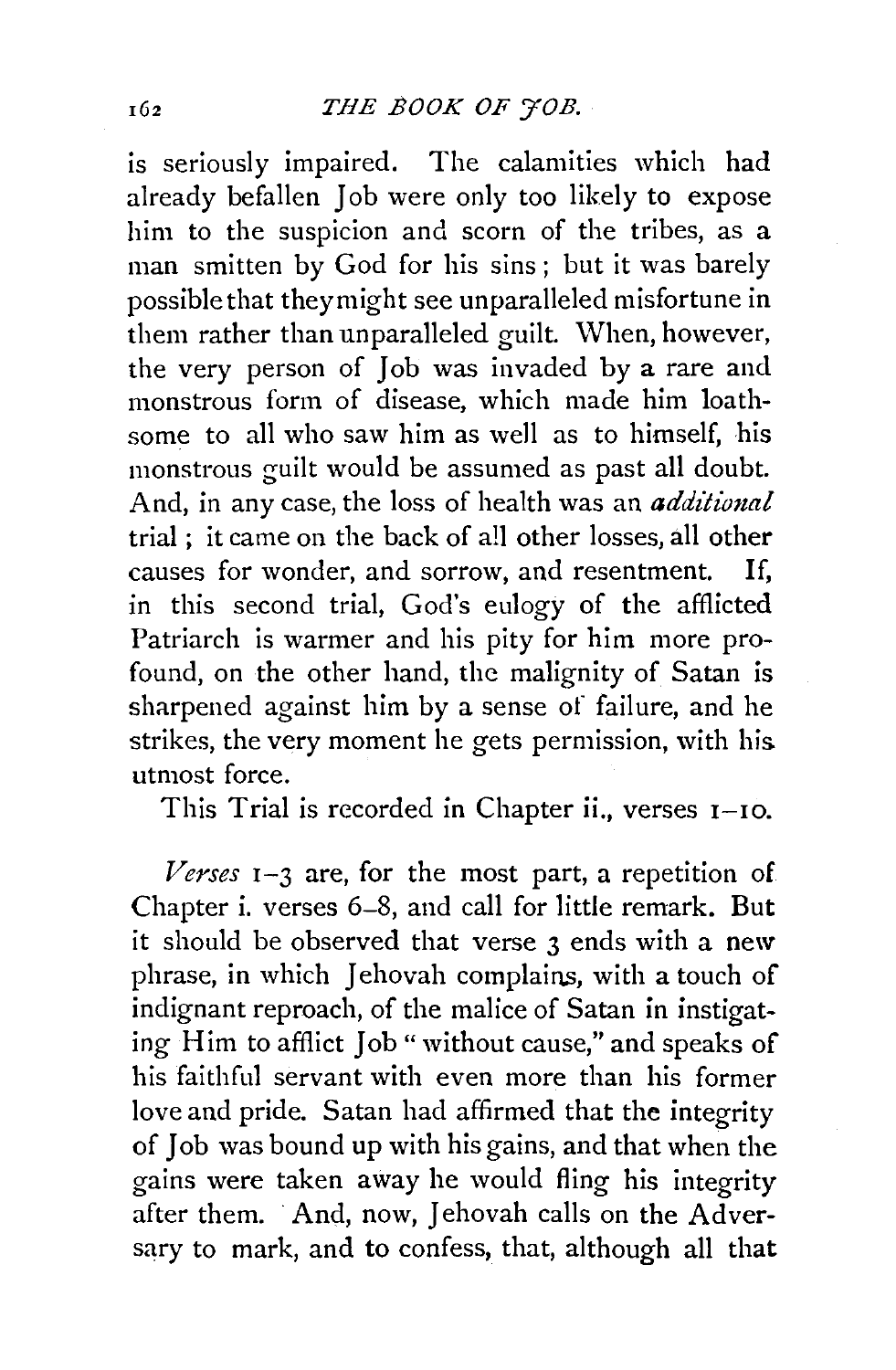he had has been taken away from this perfect man, "he still holds fast his integrity," his whole-hearted .devotion to God, and will not let it go.

Here already, then, the professed zeal of Satan for the honour of God is detected and exposed. He had affected to believe that Job was imposing on the generous credulity of Jehovah, and to be indignant that the imposture should succeed. But new, 1n that "thou did'st move me against him *without cause*"-a phrase in which a rueful pity for the sufferings of his servant and pride in his constancy are strangely blended—the real hypocrite is unmasked. It was not the honour of the King of Heaven for which Satan was eager, but the destruction and disgrace of the perfect man whose disinterested fidelity was a standing rebuke to his own infidelity and sel fishness. The charge alleged against Job had been ;proved to be untrue, and therefore it recoiled on the head of him who had advanced it.

 $Verse$   $\mu$ -This challenge to confess his malice ·Only exasperated the malice of Satan. He had been ·content before to charge Job with impiety ; now he ·charges him also with utter inhumanity. He implies that Job really cared for no one but himself, not even for his sons and daughters ; and that so long as he walked in a whole skin the genuine nature of the man would never be revealed. The proverb in which this atrocious insinuation is conveyed-as if the very devil himself were a little ashamed of it, .and did not choose to be considered the author of it -has long been discussed by scholars; but as yet they .are able to agree only in its general import: and *that,*  hy the way, is determined for them by the context.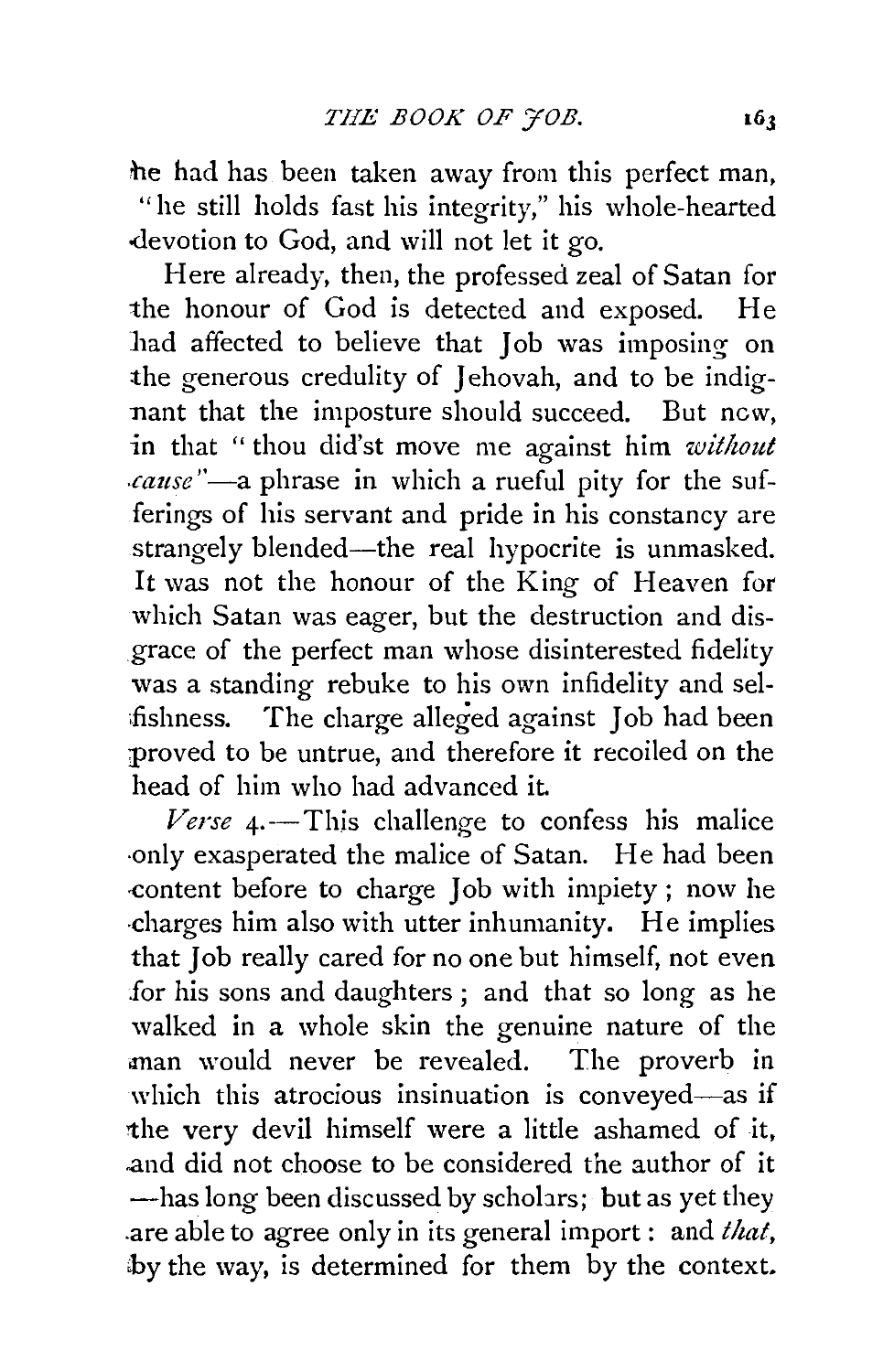"A skin for a skin" (or, as it might be even more literally rendered, "Skin for skin, and all that a man hath, he will give for his life ") bears some resemblance, however, to other proverbs which may help us to explain it. Thus, for example, the Jews. have a saying, "One gives one's skin to save one's skin" *---i.e.* gives a part to save the rest, *"bzet all to save one's life,"* which very closely resembles that here quoted. Possibly, "A skin for a skin," in the sense of "A hide for a hide," was an Arab proverb in the time of Job, familiar to the lips of their traders, and was used by the *literati* to point the selfishness of men who only give when they expect to receive a full equivalent. Perhaps, " *Give a hide to catch a hide"* would convey its sense to an English ear ; or the rural proverb, " Give an apple to him that has an orchard ; " or, even the vulgar saying, " Give a sprat to catch a herring." Satan, who, in his self-absorption, can recognize nothing unselfish in the whole round of human motives, meant that Job's piety was purely selfish, a mere barter of one good thing against another and a better ; nay, that his very humanity extended only to himself; that he cared little for· the loss of his children ; that so long as life was left him, if he believed he owed it to God, he would affect to serve Him. "Take away *that,* so that he shall account his very life to be gone from him, and his assumed piety will open and disclose his real and utter selfishness." It is edifying to hear this *pious*  devil declaiming on the impiety of man, this *humane*  devil, who only longed to do Job harm, declaiming on the inhumanity of man ; or, in one word, this *dis interested* devil declaiming on the selfishness of man !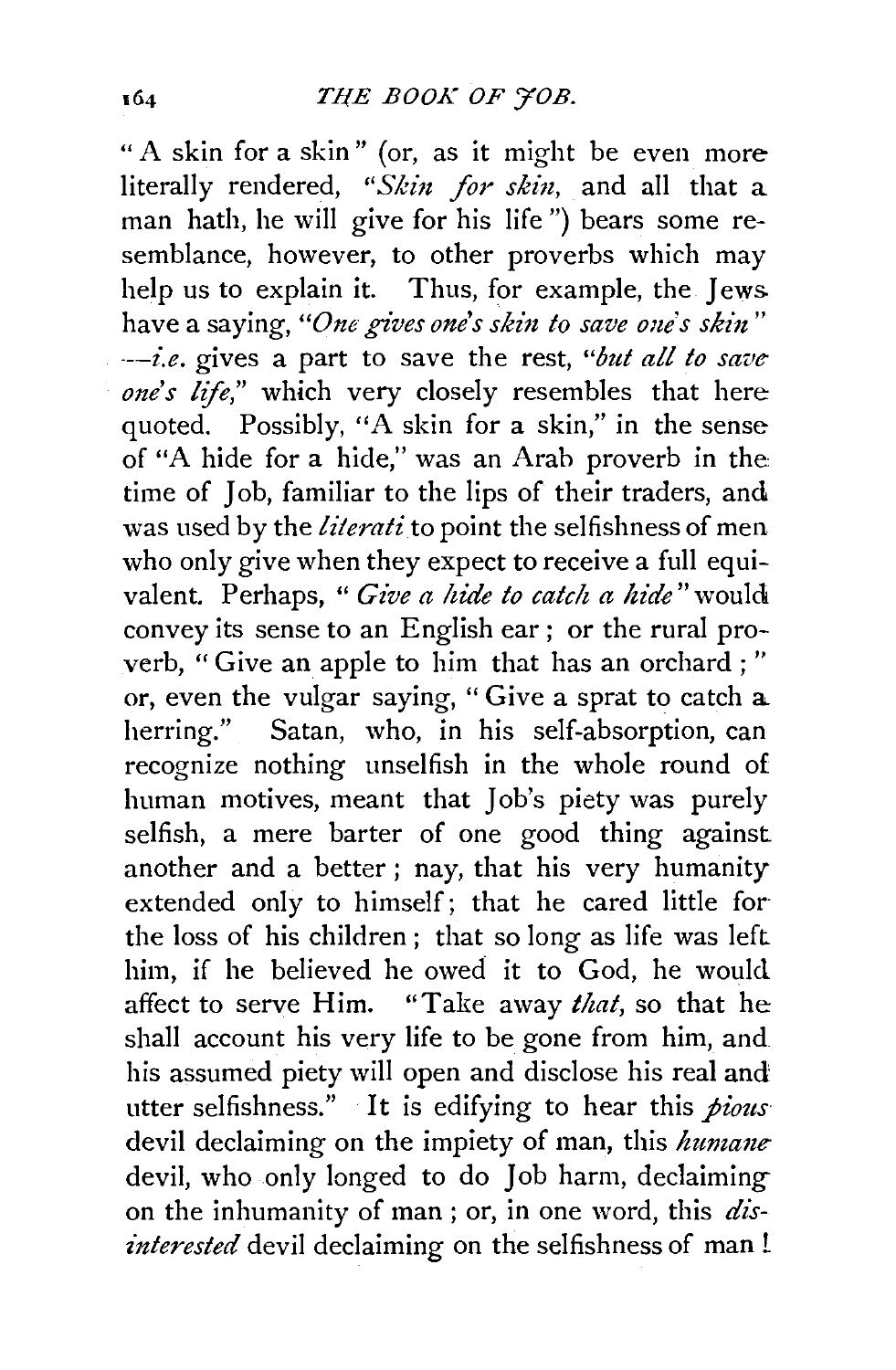Verses 5, 6.—For the greater good and glory of his servant Job. Jehovah permits even this issue to be raised and tried. Satan is authorized so to ·"touch " Job that he shall account death better than such a life as his (Chap. vii. 15), in order that the trial may be complete ; but he is not allowed to take life itself, in order that, if Job should stand the trial, his faith and patience may receive a due reward.

*Verse* 7.-. The foul disease with which Job was smitten, and of which he himself details many of the symptoms, was clearly *elephantiasis*, the severest .and most terrible form of leprosy. Beginning with " grievous ulcers," it eats, like a cancer, through the whole body, swelling the limbs, especially at the joints, into monstrous lumps, till they resemble the limbs of an elephant (whence its name), and even ·causing them to rot off piecemeal.·

*Verse* 8.-These ulcers were too loathsome and fetid to be touched. Hence the use of the "potsherd,'' or piece of broken earthenware, to remove the feculent discharge. Rosenmüller says *(in loco)* that Orientals sometimes used an instrument for this purpose shaped like the hand, and made of ivory.

For " ashes " the Septuagint reads " dung." The two words mean the same thing. It is as correct as it is usual to speak of Job's "dunghill," although that unsavoury word is not once employed either in the Original or in our Authorized Version; for, from many of'the allusions of this Story, it is quite certain that we are to conceive of the Patriarch as lying on what "the Sons of the East" call the *mezbele:* this indeed, is the very scene of the Poem. It is necessary, therefore, that we should learn what the Arabian. *.mezbele* is like.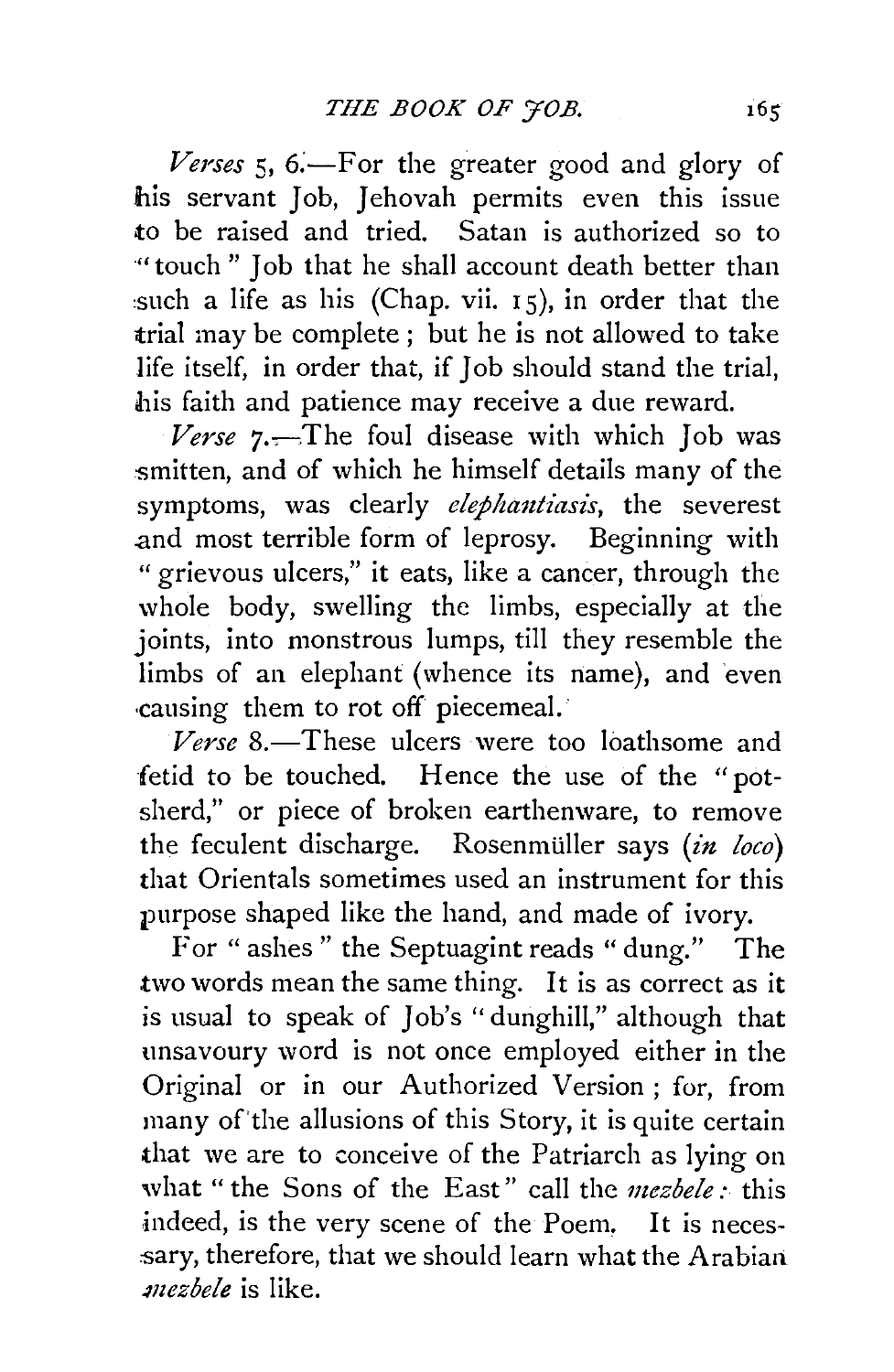Consul Wetzstein (in his valuable contributions to-Delitzsch's Commentary on Job) gives an accurate and graphic description of it, from which I select. the following sentences : " The dung, which is. heaped up there, is not mixed with straw, because in warm dry countries no litter is required for the: cattle. It is brought dry, in baskets, to the placebefore the village, and is generally burned onceevery month.  $\ldots$  The ashes remain.  $\ldots$  If a village has been inhabited for a century, the *mezbele* reaches a height which far surpasses it. Thewinter rains turn the ash-heap into a compact mass. and gradually change the *mezbele* into a firm mounct of earth. • . . It serves the inhabitants of the dis-· trict as a watch -tower and, on close oppressive evenings, as a place of assembly, because there is a current of air on the height. There the children play about the whole day long; *there the forsaken one lies*, who, having been seized by some terrible malady, is not allowed to enter the dwellings of men; by day asking alms of the passers-by, and at night hiding himself *among the ashes which the sun has warmed.* . . . Many a village of the Hauran has lost its original name, and is called *el-mezabil*, from the size and number of these mounds, which always indicate a primitive and extensive cultivation. . . . And many a more modern village is built upon an ancient *mezbele*, because there there is a stronger current of air, which renders the position more healthy." It is on such a mound, or *mesbele*, as this that we are to think of Job as lying when, smitten by ''a terrible malady," he was no longer "allowed to enter the dwellings of men."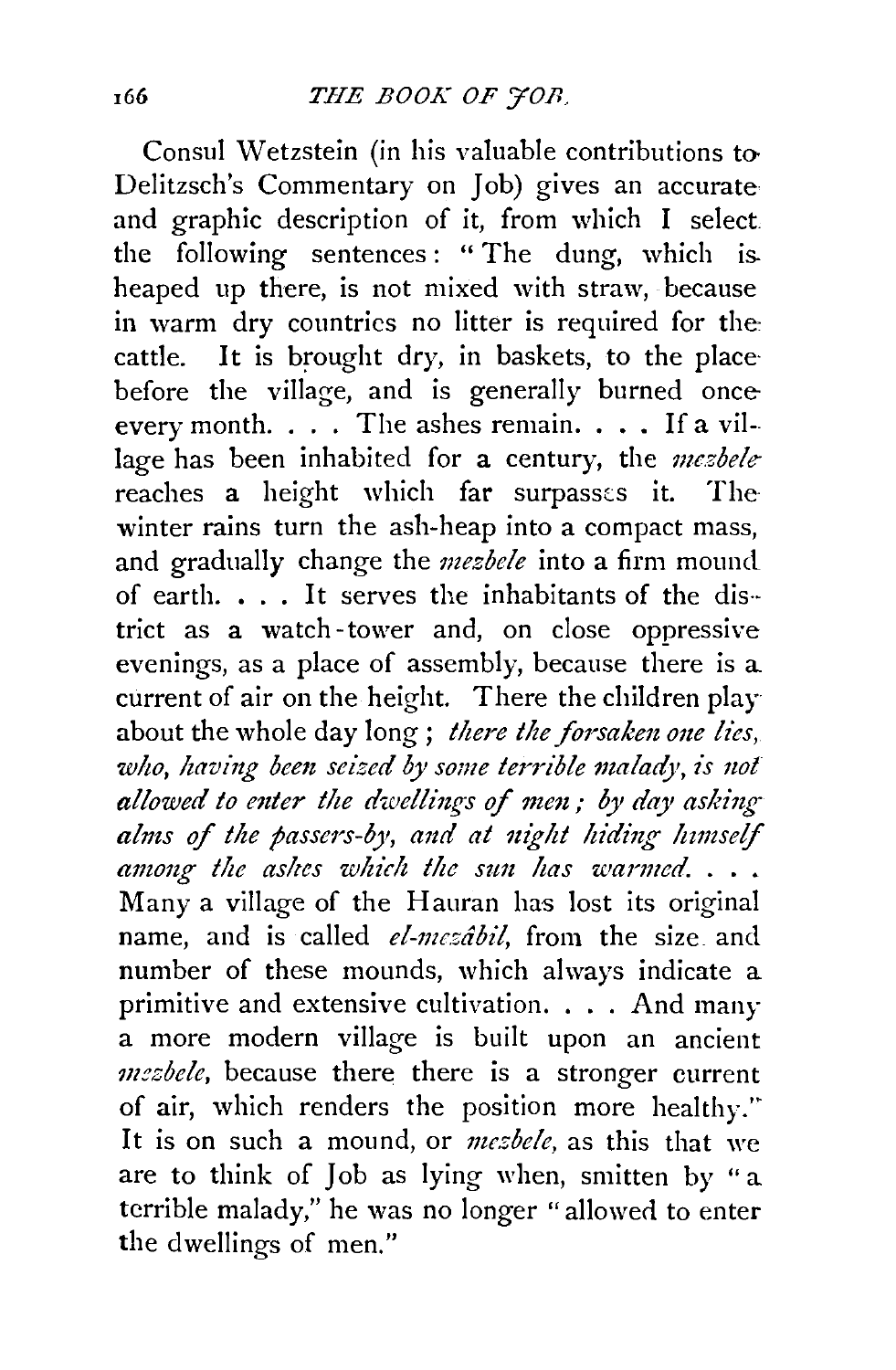*Verse* 9.—Job's wife—the Targum says her name was Dinah, and puts a long and violent harangue into her mouth ; feeling it, no doubt, says an unfeeling commentator, an outrage on nature and propriety that, under the circumstances. "a woman should say so little "-has had hard measure meted out to her. Human characters, indeed, are so wonderfully complex that it is never easy in dealing with them to "judge righteous judgment." And to infer an entire character from a single sentence uttered in a moment of intense excitement, is assuredly very hazardous, and is likely to be very unjust. Yet *this* is the measure which has been meted out to Job's wife, not only in the popular, but also, as a rule, in the scholarly, estimate of her character. For one passionate utterance, because she once spake "as the foolish women," *i.e.* the impious or irreligious women, speak, she has become a byword and a reproach, and figures as a kind of Scriptural Xantippe in the general imagination. That is very unjust. We, who so sorely need. charitable construction ourselves, might surely construe her one foolish speech more charitably. There are few, men or women, who could endure to be measured against "the perfect man ; " and therefore it is hardly a discredit to his wife if she fell short of him. Who would not? Then, too, she had endured all that he had endured. *She* had been brought to penury and dishonour with him. " The young people" who were killed in the house of the firstborn were *her* children as well as his. And, like him, she had borne the calamities of the first trial without a mumur. Very possibly this second trial was even heavier to her than to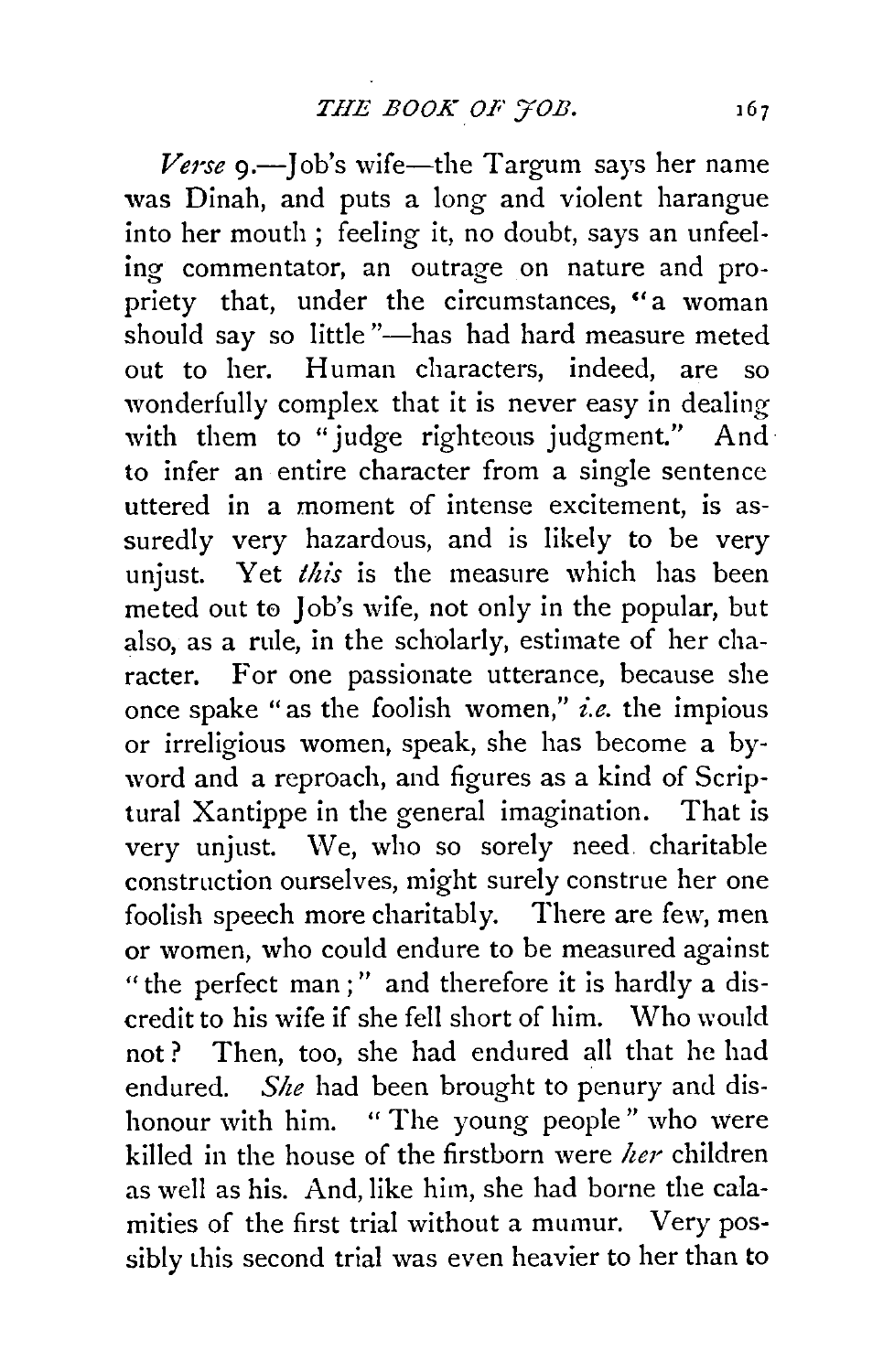him; for to the sensitive womanly nature it is often harder to see another suffer than to endure suffering and, on the spur of loving impulse, it often says far more and other than it means. If Job's wife were a woman of the finer sort,—and the wife of such a man, the mother of such children, is likely to have been " a woman nobly planned,"—it must have been far harder for her to see him sitting, stunned and hopeless, on the ash-heap, than to have sat there herself. She might have endured his sufferings, though she could not endure to see him suffer them. And so, in an impulsive, passionate, womanly way, she cries, " Renounce God, and die ! "

"A very shocking speech!" Perhaps; but let us remember of what a shock it was the echo, and not scan too severely the words of one half-maddened by an intolerable misery. *God* did not judge her harshly for them; for she too was raised from the dust to share the sevenfold splendour and prosperity of Job, and to bear him sons and daughters.

None the less, however, must her passionate grief and despair have embittered Job's sufferings. The more he loved her, and the more worthy she was of his love, the more keen must have been his anguish at seeing her distraught with resentment, the more perilous must have been the temptation to take her desperate council, and to rush out of a world where all things seemed disordered and out of course. So that it makes *for* Job's constancy and patience, not against them, to adopt the nobler rather than the baser conception of his wife.

And, indeed, the more closely we study her words, the more we find in them which denotes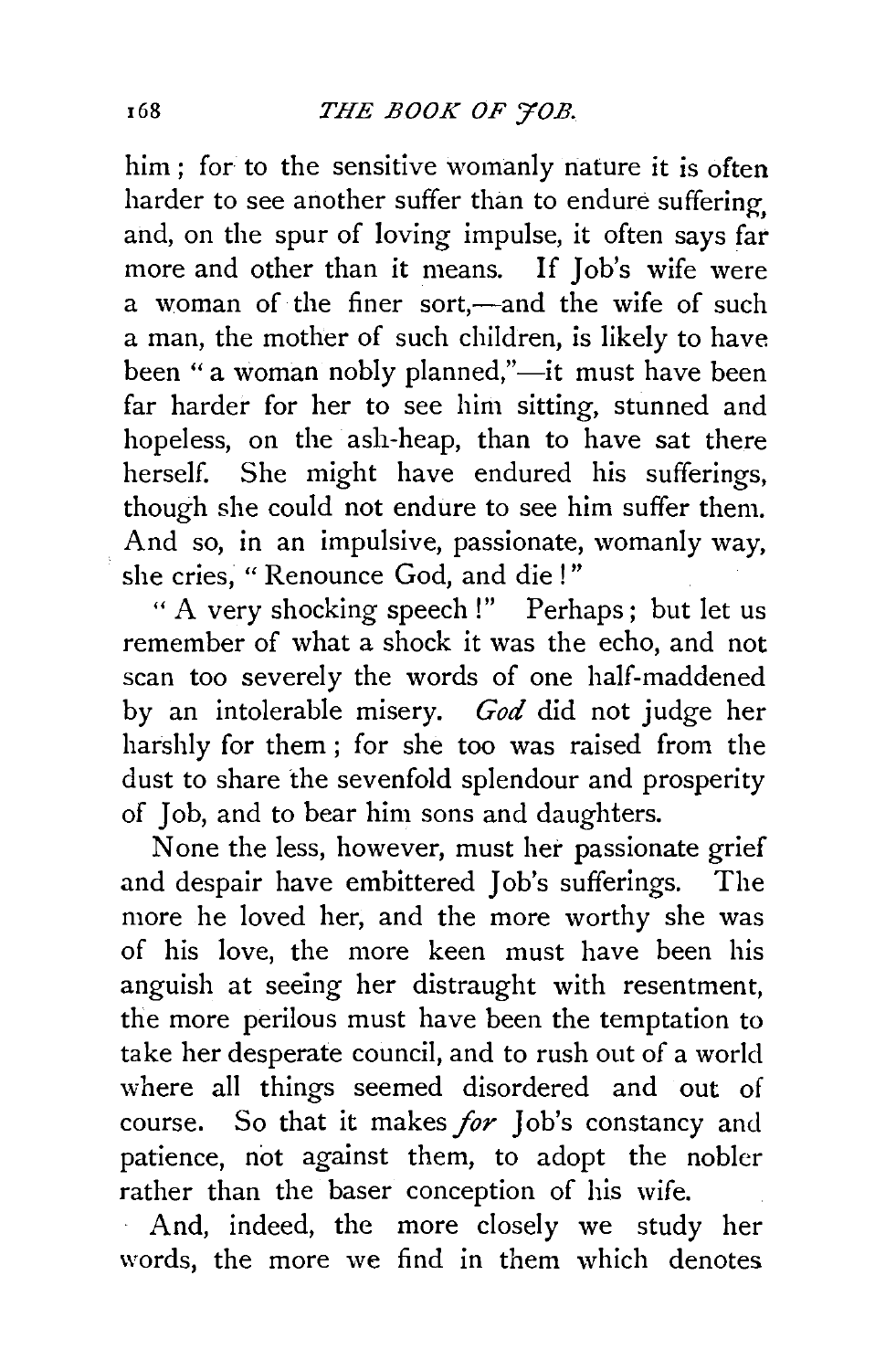intelligence and largeness of soul. Obviously, when she asks, " Dost thou still hold fast thine integrity?" using the very words which Jehovah had used (verse 3), she had penetrated to the very heart of the question at issue, and saw that  $\overline{J}$  ob, in maintaining his righteousness was exposing himself to ever new trial and affliction. So, again, when she employed the very word  $(b\hat{a}\hat{r}\hat{e}k)$  which Satan had set himself to wring from her husband's lips, and which Job had uttered, in its good sense, at the close of the first trial, she may have meant " *Curse*  God, and die!" or she may have meant, as I am disposed to think she did, *"Bless* this God of yours again, and you will surely die." Her meaning may have been, and probably was: "Do not any longer stand on your righteousness, but confess your sinconfess anything God wants you to confess, say anything He wants you to say, lest you perish. You blessed Him before (Chap. i. *2* I), and He did but send new disasters upon you ; bless Him again, and you will lose all that is left you-life. It is not blessing or praise that He wants of you, but contrition, confession. Give Him whatever He wants, and have done with Him."

This may have been the sense in which "Dinah" spoke ; but even if it were not, even if we put the worst possible construction on her words, is she to be condemned for a single passionate outburst ? " Think ye to reprove words!" cries Job to Eliphaz (Chap. vi. 26). "But the words of the desperate are for the wind to blow away." Should not the words of his wife, then, driven desperate by misery, be left to the winds? He himself, too, afterwards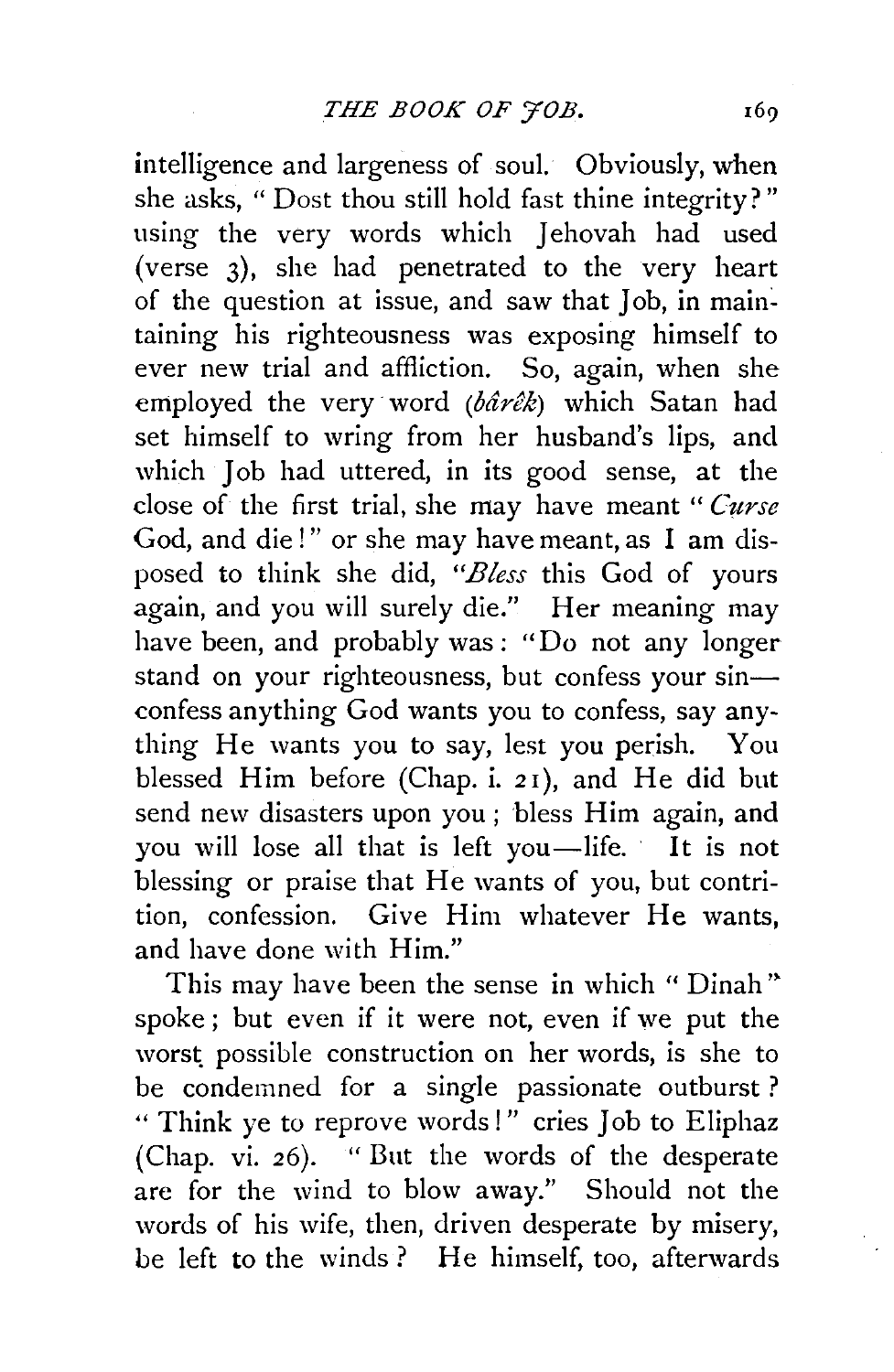spoke many "wild and whirling words;" yet God did not condemn him for them, but affirmed rather that his servant Job had "spoken of him aright" (Chap. xlii. 7), despite the outbursts of passion and reproach forced from him by despair and misery. Shall we not, then, make the same generous allowance for his wife?

*Verse* 10.-Keen as the trial was, Job held fast his integrity. The issue of the second trial resembles that of the first. As before he had recognized God's right to take away as well as to give, so here he admits it to be man's duty to accept evil from God as well as good. Neither any hope of good nor any fear of evil will induce him to palter with his own conscience and confess sins of which he is unaware, or to acknowledge that God has dealt unjustly with him, however amazed and perplexed he may be at so wide a departure from the usual method of Providence.

His second victory is announced to us in the words, " In all this Job sinned not with his lips." "Not *with hi's lips,* indeed," insinuates the Targum: "that means he had already begun to sin and murmur *in* his heart." How can men be so hard on men? how can they, as Chaucer puts it, "so gladlie demen to the baser end"? There is not the slightest ground for the insinuation of the Targum. What the phrase really means and suggests is, that not so much as a sinful word was wrung from Job even under the pressure of so great a misery; that he kept his very lips pure, and not offending in word, had thereby proved himself to be, according to the standard of St. James (Chap. iii. 2), "a perfect man." His wife had not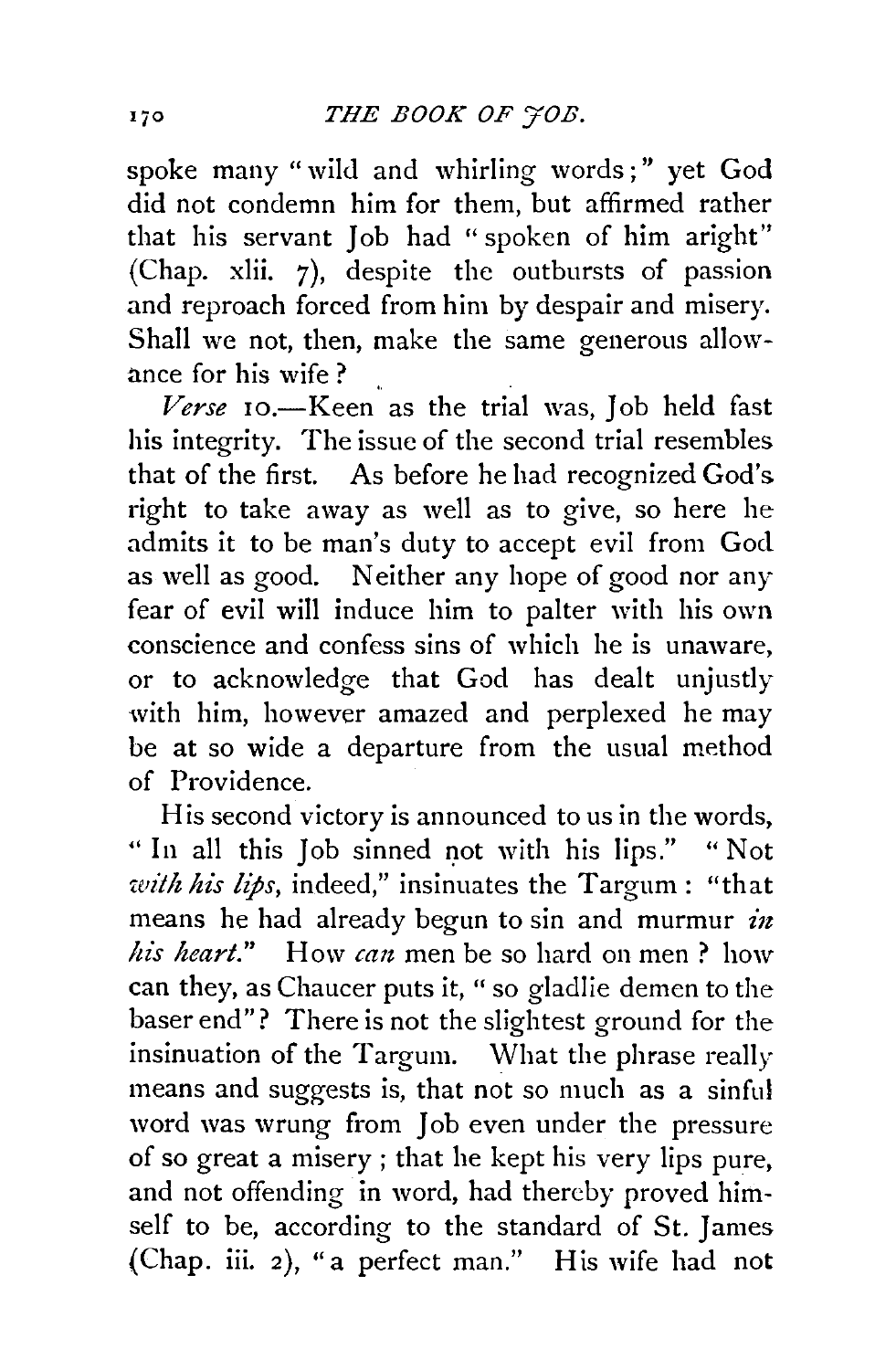been able altogether to rule the unruly member; but he had. Sin is not in words only, nor mainly ; but in the emotion of which words are but an expression. Had Job sinned *in his heart*, he had sinned indeed.

With the arrival of the three Friends, Job's third and severest trial begins. Up to this point he had maintained a noble humility and resignation under the pressure of doubts which were even more terrible to him than his unparalleled calamities. He himself, indeed, held the very creed held by the Friends, and, had he stood in their place, might have used the very arguments which they used. The problem which absorbed and tormented his mind was the self-same problem which they set themselves to solve, and was based on the same axioms or assumptions, but it was capable of two wholly different solutions. Believing, as they did, that all the miseries of life come from the hand of God and are sent to punish men for their sins, the problem over which Job brooded must have taken a double form, as thus: " God afflicts men only for their sins ; I am afflicted: and therefore I must have sinned." But this conclusion his good conscience entirely refuses to admit ; he is not conscious of sins which clamoured for punishment, and he will not confess sins of which he is unconscious. Inevitably, therefore, he was driven on the other horn of the dilemma: "If I have not sinned, and yet God has afflicted me as though I had sinned heinously and enormously, must not God be unjust?" From this conclusion, too, he shrinks; yet no other is open to him, if once his premises be granted: and it never occurred to him to doubt these.

 $\overline{1}$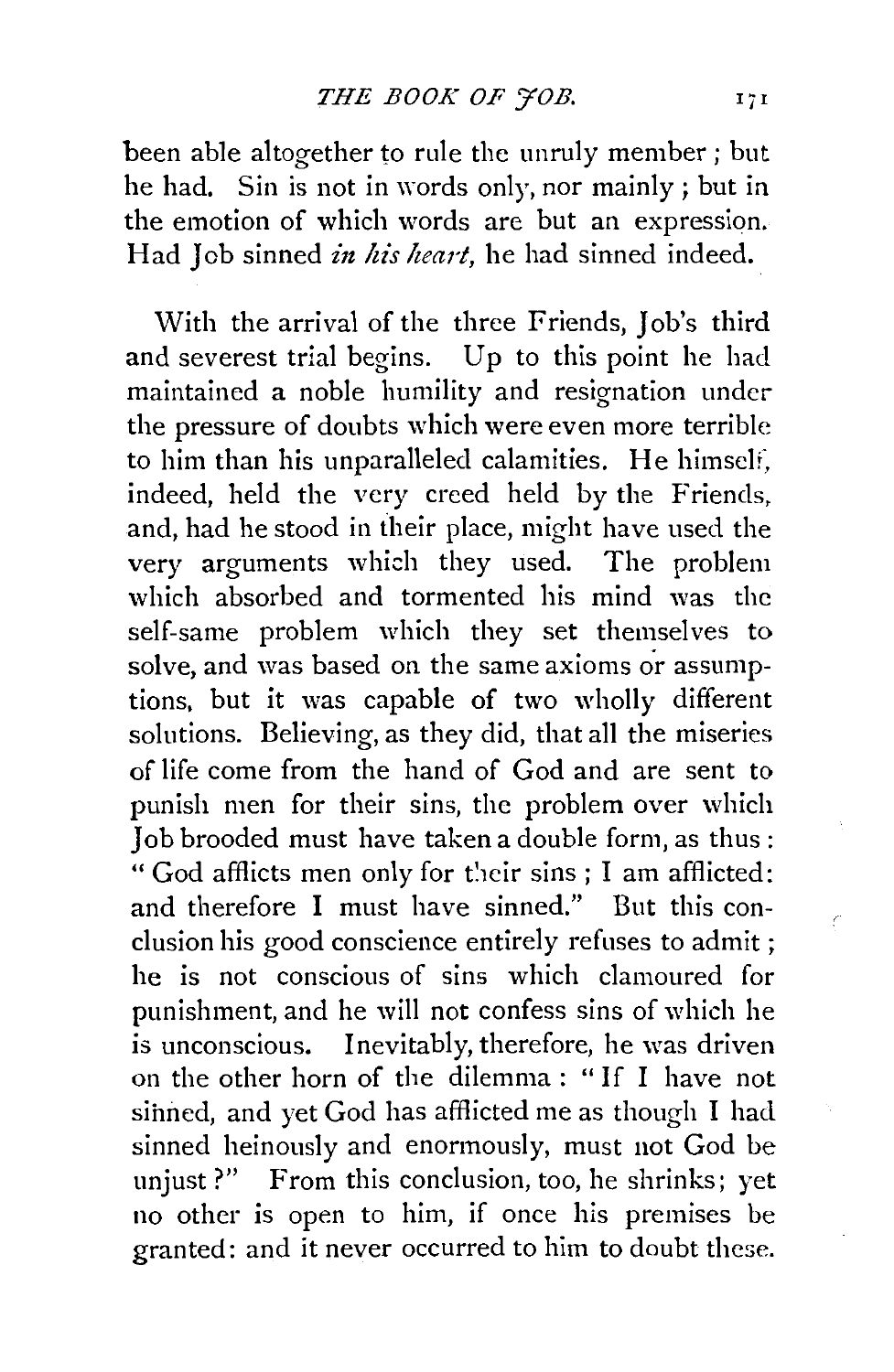And, therefore, he is content for a time to leave the problem unsolved, to dispense with any logical solution of it, to admit that in the providence of God there are mysteries which he cannot comprehend, and to hold, however illogically, both that he himself is righteous and that God is just.

But the Friends are of a more logical turn, as bystanders are apt to be. They insist on forcing the controversy to a conclusion ; nay, insist on Job's assent to that conclusion ; and as they cannot for a moment suspect the justice of God, to question the integrity of Job is the only alternative left them.

So that Job's third and severest trial consists, not in any new bereavement or loss, but in the interpretation put on his former losses and sorrows by the Friends, and, if by his friends, then by all his world. He had now to taste the bitter anguish of finding himself abandoned and condemned by men as well as forsaken of God, of standing alone, with absolutely nothing to back him save his conscience, against the whole world, against the whole universe. Those who have known what it is to enter into conflict with the very forms of thought and faith which they themselves once held, and which are still so firmly held by the men of their generation as that they are at once cut off from all fellowship and sympathy the moment they call them in question, are in some measure able to enter into the anguish which now pierced Job's spirit to the very quick. It is no wonder that the solitary man, hearing his own misgivings reflected in forms ever more harsh and offensive from the lips of the Friends, should at times grow well-nigh desperate, and meet their

 $\mathfrak{t}$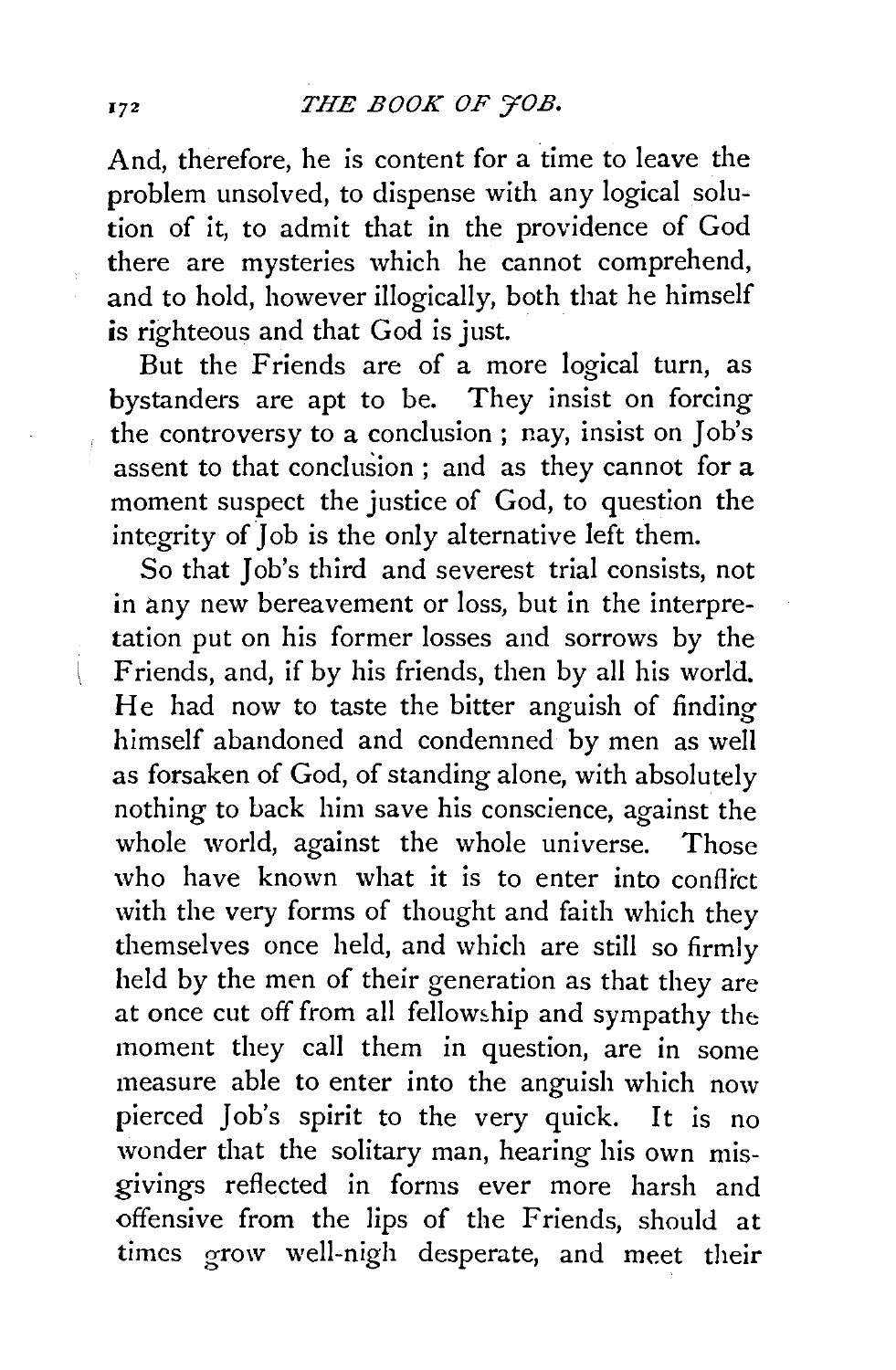suspicions of his integrity by challenging the justice of God. The only wonder is, that, even in the stress of a conflict so bitter, his heart clave to the God who had grown questionable to his intellect, and insisted on trusting One whom it could no longer comprehend.

But in doing justice to Job, let us not do injustice to the Friends. They were good men. That Job accounted them his friends says much for them. And, indeed, as they disclose themselves to us in their speeches, they say much for themselves. Pious they were, and devout, and even wise in the wisdom of their time. Their grave fault was-and it is a common fault with religious men, and especially with *eminently* religious men—that they were not looking for more light; that they thought the whole truth was included in the simple and portable creed which they had adopted : that they put dogma above fact.

Many commentators are enchanted with the deli-. cate strokes and touches by which the Poet has characterized the three Friends, distinguishing one from the other. I must honestly and sorrowfully confess that I have failed to detect these subtle and delicate strokes, though I have looked for them carefully and often. All I can see of difference in the three men amounts only to this : Eliphaz-probably the eldest and wisest of the Three, with a considerable likeness to Job himself in the general cast of his character and his tone of thought-is of the prophetic order of men ; his conclusions and arguments seem to have been framed very largely on oracles and revelations, although, like Bildad, he is also an erudite man and can readily cite the wisdom of the ancients : he has been brought into a closer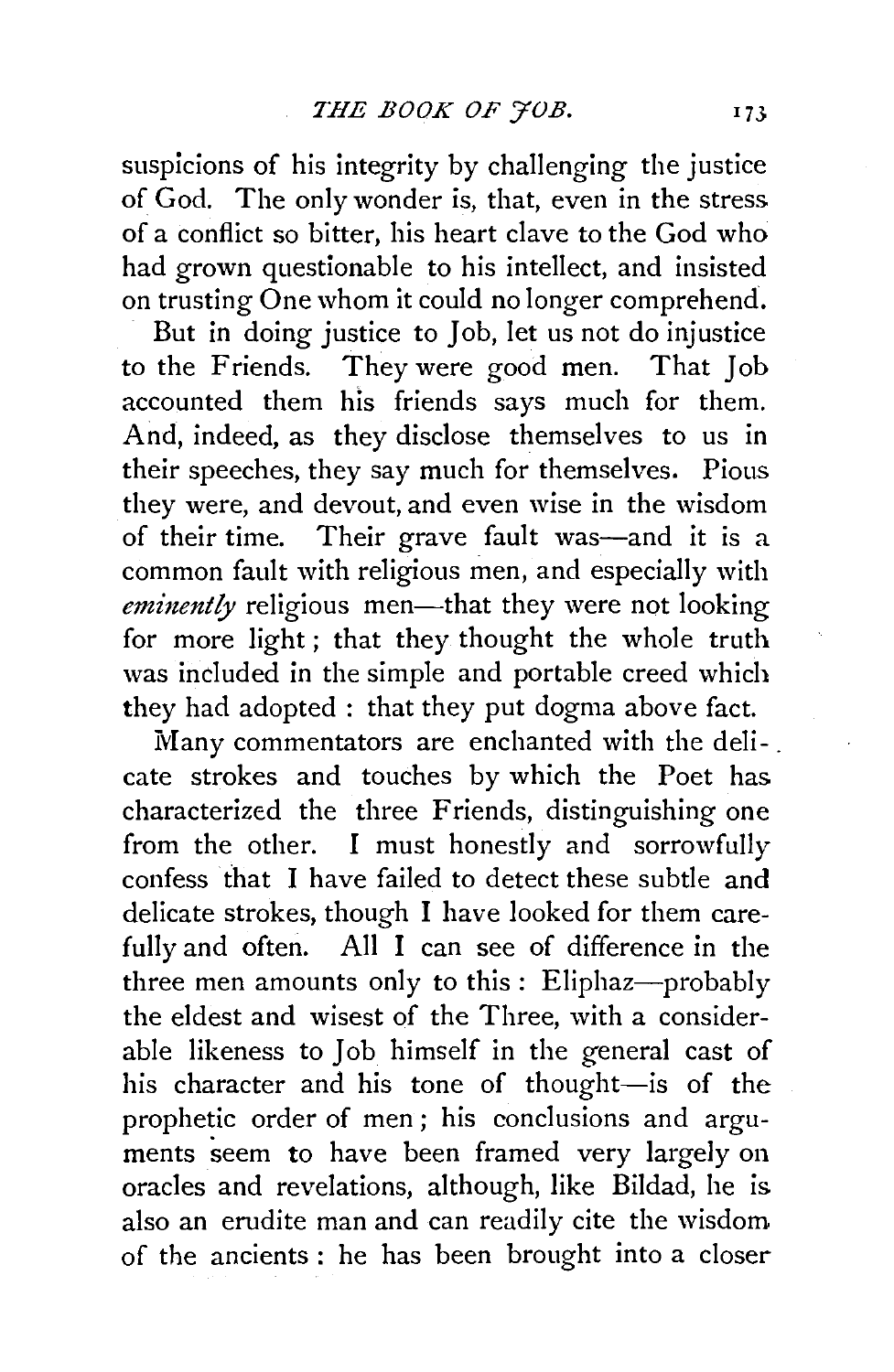and more immediate intercourse with Heaven than his fellows, and, like Balaam, another son of the ancient East, he is a seer of visions and a dreamer of dreams. Bildad goes more on tradition, on the gathered and priceless wisdom of the ancients.  $A$ much lesser man every way than Eliphaz, with a much more contracted range of thought and sympathy, he deals in proverbs, in citations from the fathers, and takes a severer and more personal tone in addressing Job. But if Eliphaz is the prophet and Bildad the sage of the trio, what shall we say of Zophar? So far as I can read his character in his words, Zophar is the common good man of his day, the vulgar but sincere formalist; the man who thinks what he says will become true if only he says it often enough and forcibly enough ; the man who implicitly believes what he has been taught and demands that every one else should not only believe it too, but also that they should accept it in the very forms in which it has commended itself to him, and, above all, that they should refuse to believe anything *more.* He is sharp, and bitter, and hasty in tone, moreover ; he puts a coarse tearing edge on the insinuations of his companions; and prided himself, I dare say, on being a plain blunt man, who said what he meant and meant what he said. A dangerous man to differ from, or to outstrip ; the kind of man with whom it is of no use to go a mile if you go but a single inch beyond him; the kind of man, too, who is very apt, as Lowell says of Carlyle, "to call down fire from heaven whenever he cannot conveniently lay his hand on the match-box."

These are the three figures which, for me at least,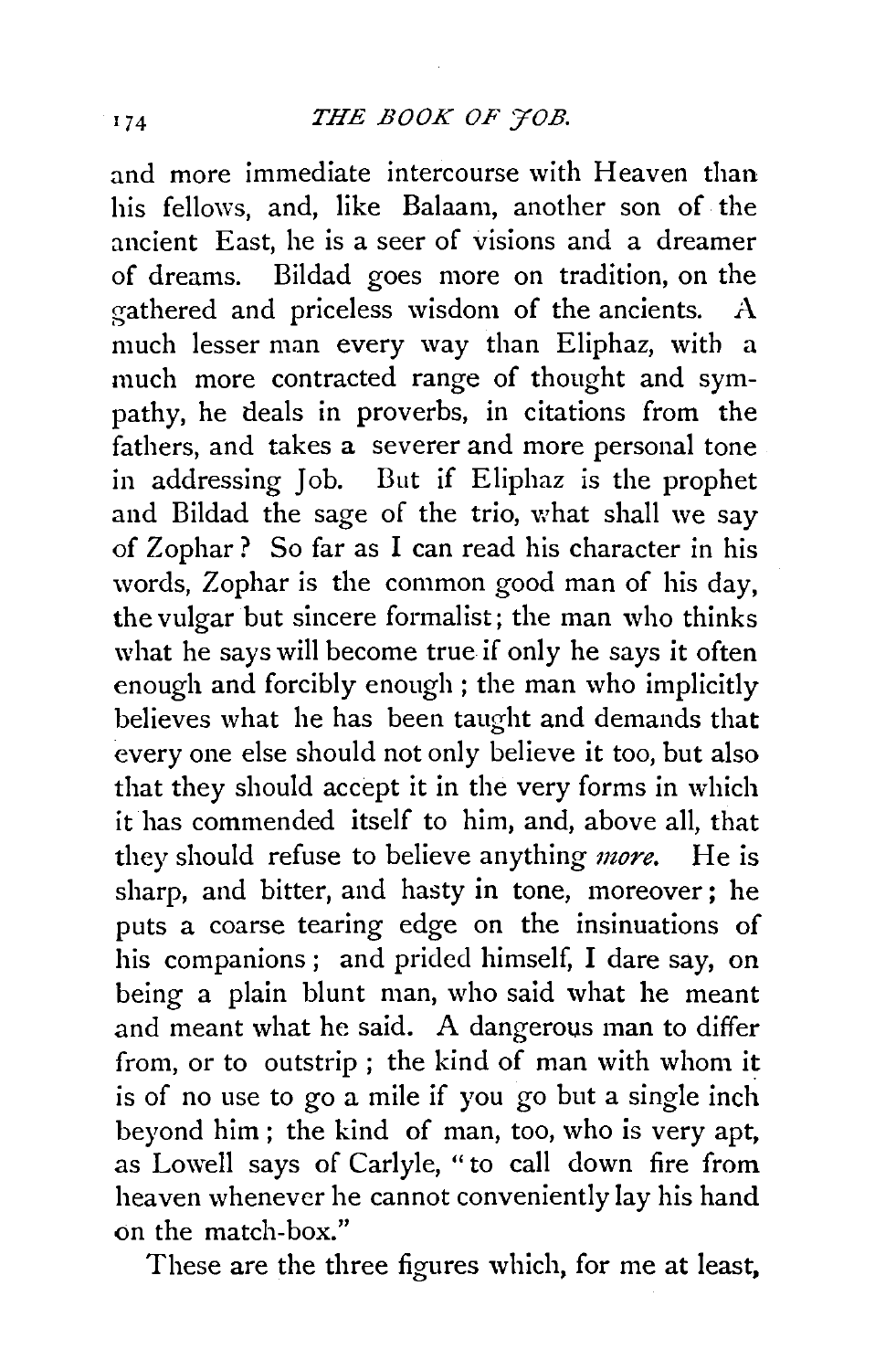loom dimly out of the past as I study this Poem ; and if their outlines are not very distinct or wrought out with much subtlety of thought, we can nevertheless see how admirably they would serve the Poet's turn. He was bent, not only on solving the main problem of the Book, but also on depicting the whole world of thought and emotion quickened in the hearts of men as they contemplated the inequalities and apparent iniquities of human life; just as Tennyson, in " In Memoriam," sets himself, not simply to bewail a personal loss, but to express the whole round of thought and emotion to which such a loss as his gives birth. And, therefore, it was necessary that he should bring Job into relation with typical men, men who would say what, on the whole, the entire ancient world would have said. Only thus could he secure that full and comprehensive treatment of his subject which he desired. Accordingly, he selects a prophet, who could bring to the discussion the highest disclosures Heaven had yet made to earth; a sage, who could pour the light of ancient wisdom on it; and the ordinary good man, orthodox but creed-bound, formal but sincere, pious but uncharitable, who could contribute to the discussion whatever was to be found in the accepted formulas of the age.

How long an interval elapsed, after the second trial of Job, before the Friends came to comfort him, it is impossible to determine: some conjecture a year ; others, only a few weeks : but we may fairly assume, I think, that, as at the close of the first trial, a considerable period passed, in which Job would be permitted to enter into its full bitterness and adjust himself to his new conditions, before other and pro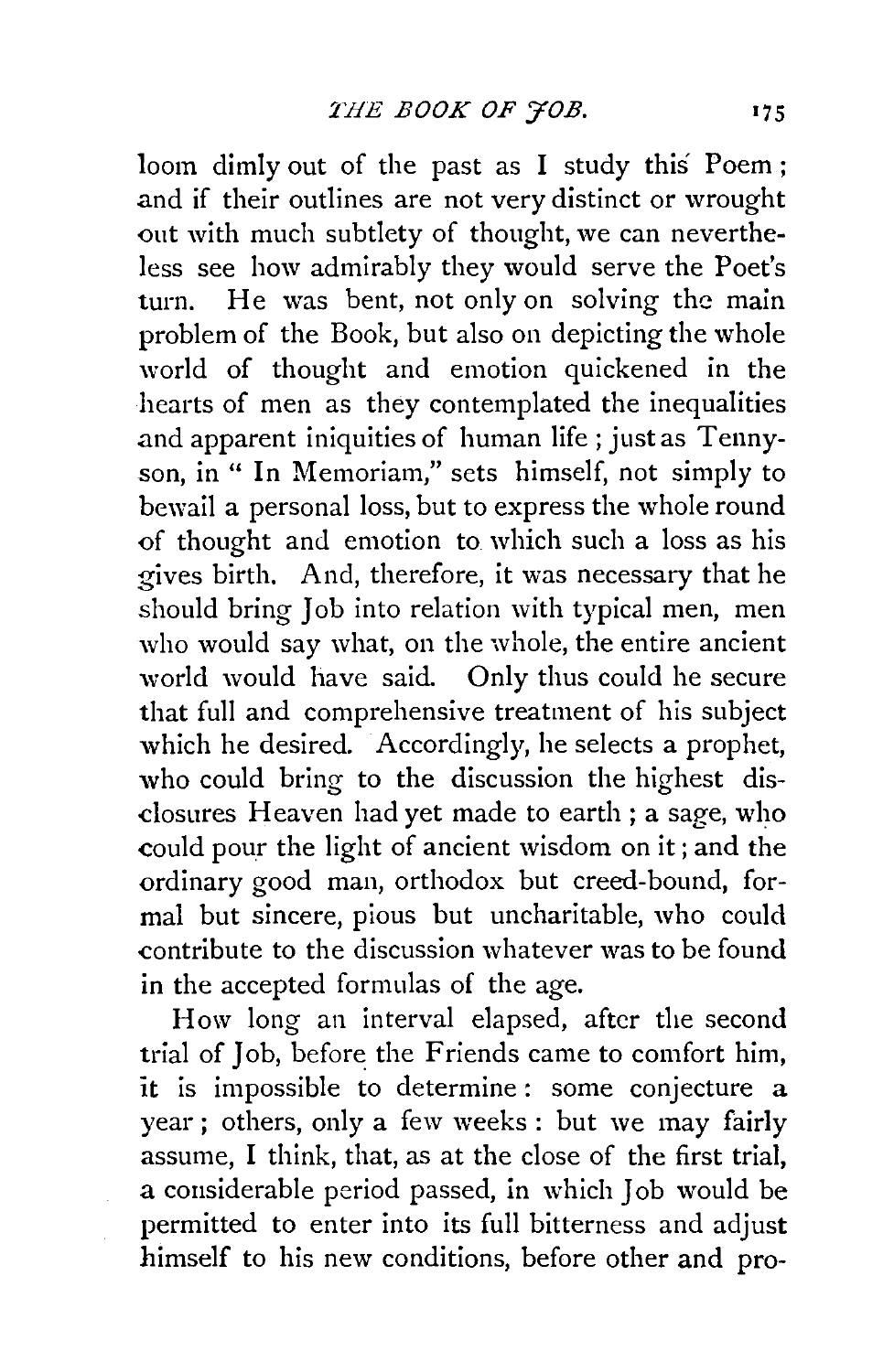founder miseries were imposed upon him. Indeed his tone throughout the Poem implies that many months had intervened, months in which his kinsfolk drew back and stood aloof from him, his most inward friends learned to abhor him, and even the " baseborn and base" aborigines of the land, whose sires he had " disdained to rank with the dogs of his flock," had grown bold enough to make him their byword and reproach (Chap. vii.  $3$ ; xix.  $8-22$ ; xxx.  $I-I$ 5). The fact, too, that his disease had made such havoc with his frame that the three Friends could no longer recognize him when they saw him, points to the same conclusion.

Verse II.-Esau had a son named Eliphaz; and this Eliphaz had a son named Teman. (Gen. xxxvi. 4, 10, I 1.) Possibly the Eliphaz of our Poem was a descendant of Eliphaz the son of Esau ; almost certainly the district of Teman took its name from Esau's grandson. This district lay on the north-east of Edom, within easy reach of the Hauran. Its inhabitants were long famed for wisdom throughout the East, and especially for the wisdom which clothes itself in proverbs, parables, and dark oracular sayings. Thus Jeremiah (Chap. xlix. 7) asks concerning Edom: "Is wisdom no more in Teman? is counsel perished from the prudent ? is their wisdom poured out ? " *i.e.* to the last drop.

Bildad the Shuchite was possibly a descendant of Shuach, the son of Abraham by Keturah (Gen. xxv. 2.), who appears to have given his name to a district lying to the east of the Hauran, which is now known as Shakka.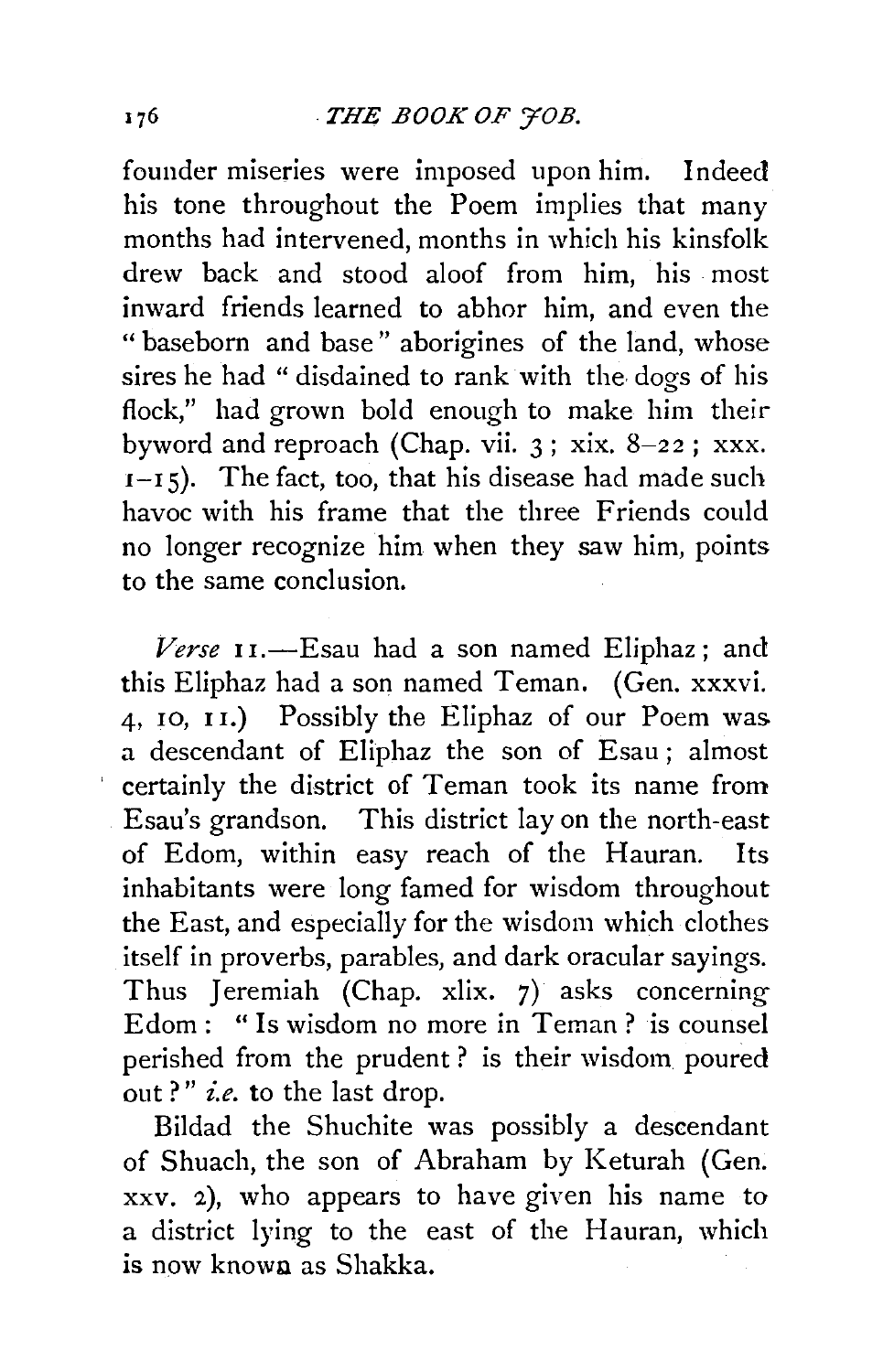Zophar the Naamathite it is impossible to define or locate. Many places have been called Naamah in Syria and Palestine ; but in all probability the home of Zophar was on the other side of the river, *east* of Jordan, and in the vicinity of the Hauran. The Septuagint brings him from Maon (now Maan), a district to the east of Petra, and so makes him close neighbour to Eliphaz. Probably they were all three of them nomadic princes, the sheikhs of wandering; clans, with whom Job had become acquainted in his travels, or in his large and varied intercourse with the world.

These three men, when they had heard of all the evil which had befallen him, concerted together to come and condole with him and comfort him,--- to pay him, as it were, a state visit; ceremonious visits of condolence being then, as now, a point of good manners in the East.

Verses 12 and 13.-Probably they sought him first at his home, and were there- directed to the *mezbele* on which he lay; for, we are told, "they lifted up their eyes *from afar*"-the scene is evidently out of doors-"and knew him not," his person being disfigured and blackened beyond recognition by the ravages of his disease. Amazed by the spectacle of his degradation and misery, now first realizing perhaps how low he had fallen, they gave mute but speaking expression to their grief and compassion. They rent their mantles; they "sprinkled dust upon their heads to heaven," *i.e.* caught up dust in their hands, as the Arabs still do, and threw it up into the air so that it fell back on their heads. (Comp. Homer, *Iliad,* xviii. 22.) They VOL. 1V.  $13$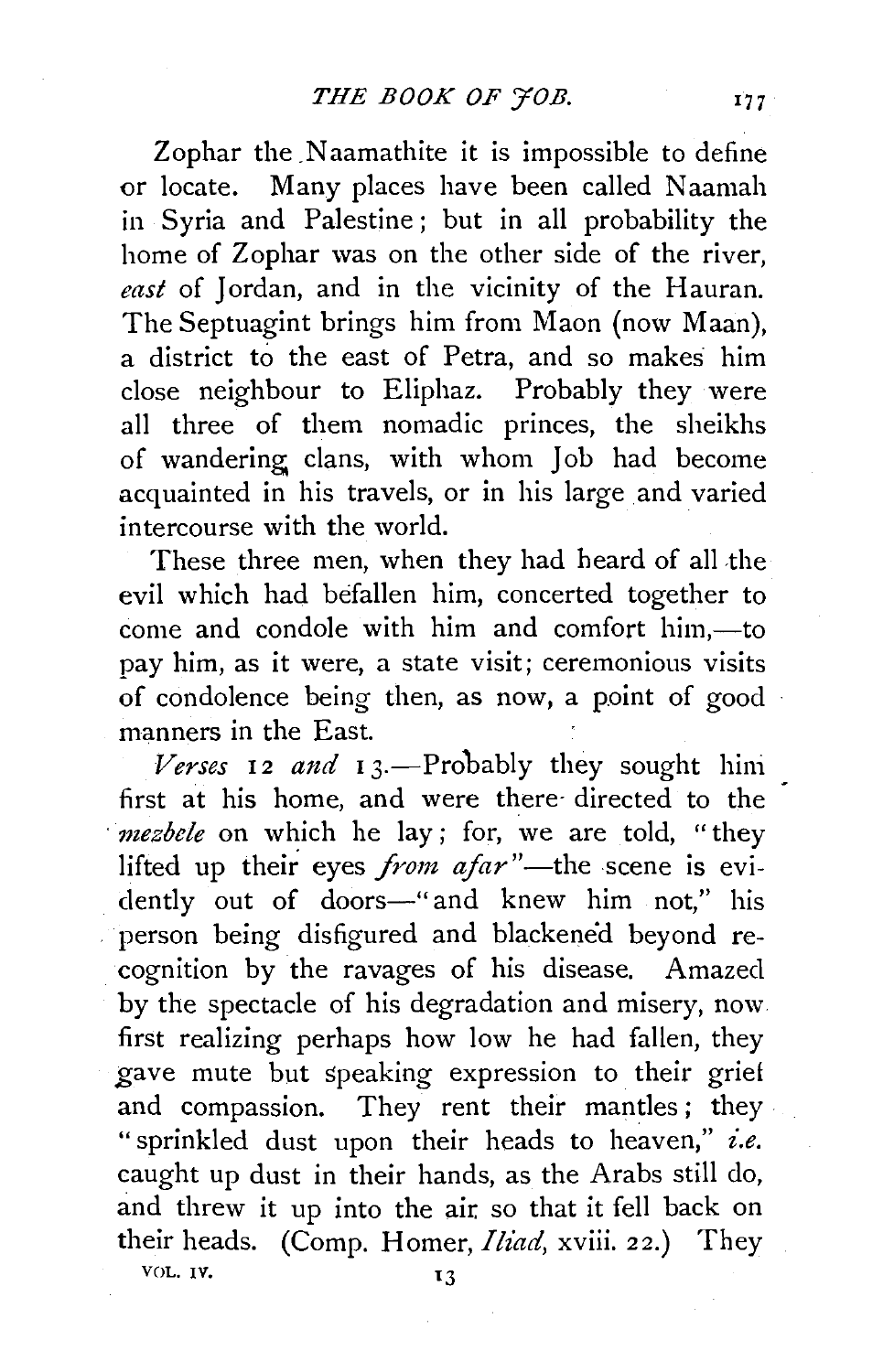" sat down with him on the ground "-sitting on the bare earth being a customary sign of mourning \2 Sam. xii. I 6; J er. iii. *z6* ; Lam. ii. IO) ; and not unfrequently, in cases of extreme sorrow, the mourning was protracted through "seven days and seven nights:" thus Joseph made " a great and very sore lamentation," " a mourning for his father seven days" (Gen. lx. 10), and the men of Israel for Saul and Jonathan  $(I \n<sub>S</sub>an. xxxi. 13)$ . It was also a sign of their intense and mournful sympathy that during these days "none of them spake a word to him, for they saw that his grief was very great." In like manner Ezekiel, when he first came on his captive brethren by the banks of the Chebar, "sat where they sat, and remained there astonished among them seven days" (Ezek. iii. 15). "Among the Jews it is  $a$  point of decorum, and one dictated by a fine and true feeling, not to speak to a person in deep affliction until he gives an intimation of a desire to be comforted." There was more here than the observance of Oriental etiquette, however. Probably the Friends, like Ezekiel, were "astonished"-stunned, overwhelmed-with wonder and pity, so that they could not speak. Probably they felt, as we feel, the sanctity of great grief, the impossibility of assuaging it with mere words, the fear of being intrusive, irreverent even, should they open their lips. Probably, too, as they sat silent by his side, they had already begun to ask themselves of what secret sin Job had been guilty that he should have been so sorely smitten by God; perhaps even to ask each other with their eyes what was the hidden flaw in the life of one whom they had accounted perfect.